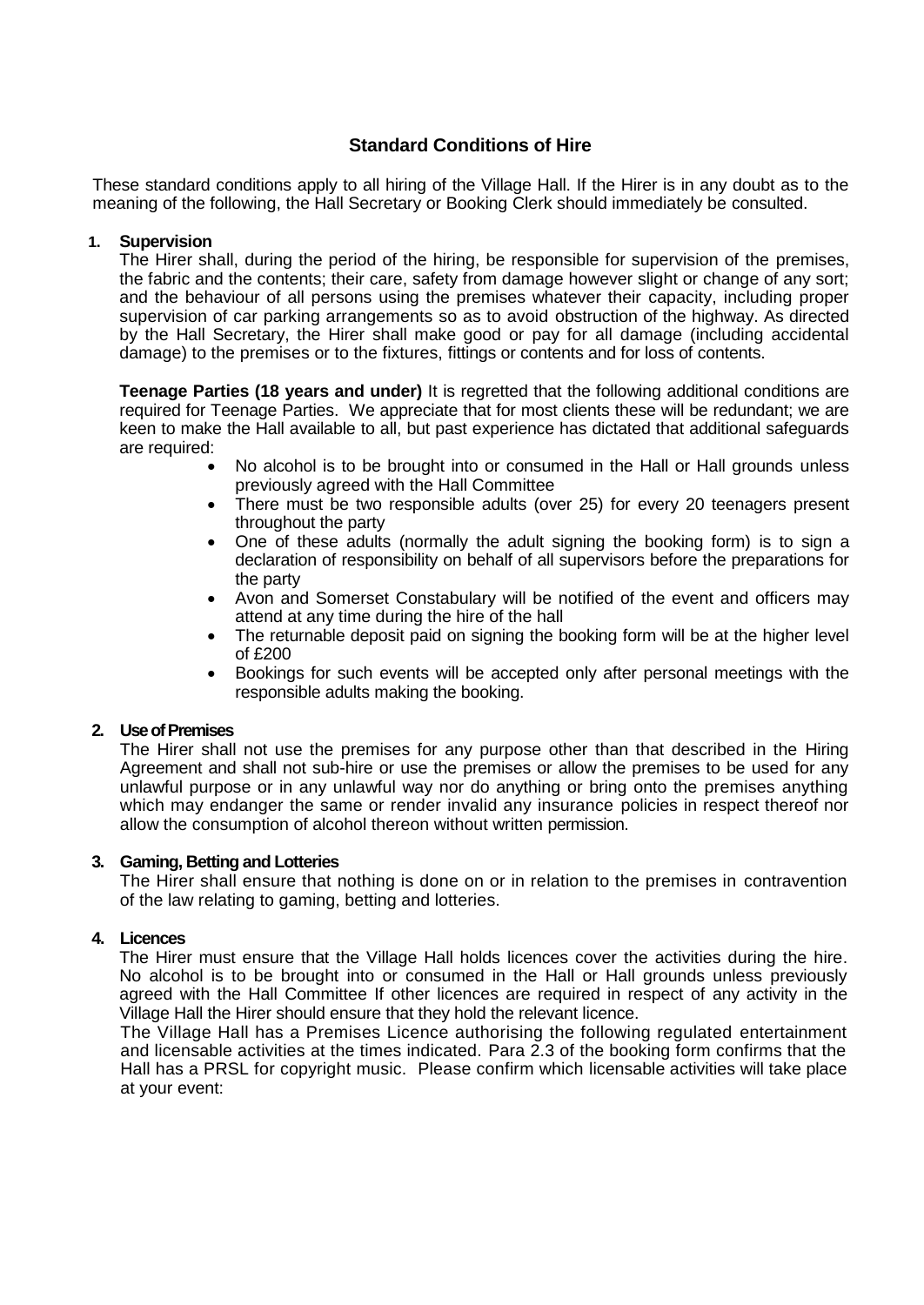| Activity                                        | The hall is  | Times for which the  |
|-------------------------------------------------|--------------|----------------------|
|                                                 | licensed for | activity is licensed |
| a. The performance of plays                     | <b>YES</b>   | 8am to 12 Midnight   |
| b. The exhibition of films                      | <b>YES</b>   | 8am to 12 Midnight   |
| c. Indoor sporting events                       | <b>YES</b>   | 8am to 12 Midnight   |
| d. Boxing or wrestling entertainment            | NO.          | N/A                  |
| e. The performance of live music                | <b>YES</b>   | 8am to 12 Midnight   |
| f. The playing of recorded music                | <b>YES</b>   | 8am to 12 Midnight   |
| g. The performance of dance                     | <b>YES</b>   | 8am to 12 Midnight   |
| h. Entertainments similar to those in a - g     | <b>YES</b>   | 8am to 12 Midnight   |
| i. Making music                                 | <b>YES</b>   | 8am to 12 Midnight   |
| li. Dancing                                     | <b>YES</b>   | 8am to 12 Midnight   |
| k. Entertainment similar to those in 1 - i      | <b>YES</b>   | 8am to 12 Midnight   |
| 1. The provision of hot food/drink after 11 pm, | <b>NO</b>    | N/A                  |
| ** ^<br>m. The sale of alcohol                  | <b>YES</b>   | 8am to 12 Midnight   |

# **NB. On New Year's Eve the above hours are extended until 1am the following morning**

- **5. Public Safety Compliance** The Hirer shall comply with all conditions and regulations made in respect of the premises by the Fire Authority, Local Authority, the Licensing Authority or otherwise, particularly in connection with any event which constitutes regulated entertainment, at which alcohol is sold or provided or which is attended by children.
	- (a) The Hirer acknowledges that they have received instruction in the following matters:
		- The action to be taken in event of fire. This includes calling the fire Brigade and evacuating the hall.
		- The location and use of fire equipment.
			- Escape routes and the need to keep them clear.
			- Method of operation of escape door fastenings.
			- Appreciation of the importance of any fire doors and of closing all fire doors at the time of a fire.
	- (b) In advance of an entertainment or play the Hirer shall check the following items:
		- That all fire exits are unlocked and panic bolts in good working order.
		- That all escape routes are free of obstruction and can be safely used.
		- That any fire doors are not wedged open.
		- That exit signs are illuminated.
		- That there are no obvious fire hazards on the premises.

#### **6. Means of Escape**

- (a) All means of exit from the premises must be kept free from obstruction and immediately available for instant free public exit.
- (b) The emergency lighting supply illuminating all exit signs and routes must be fumed on during the whole of the time the premises are occupied (if not operated by an automatic mains failure switching device).

### **7. Outbreaks of Fire**

The Fire Brigade shall be called to any outbreak of fire, however slight, and details thereof shall be given to the secretary of the management committee.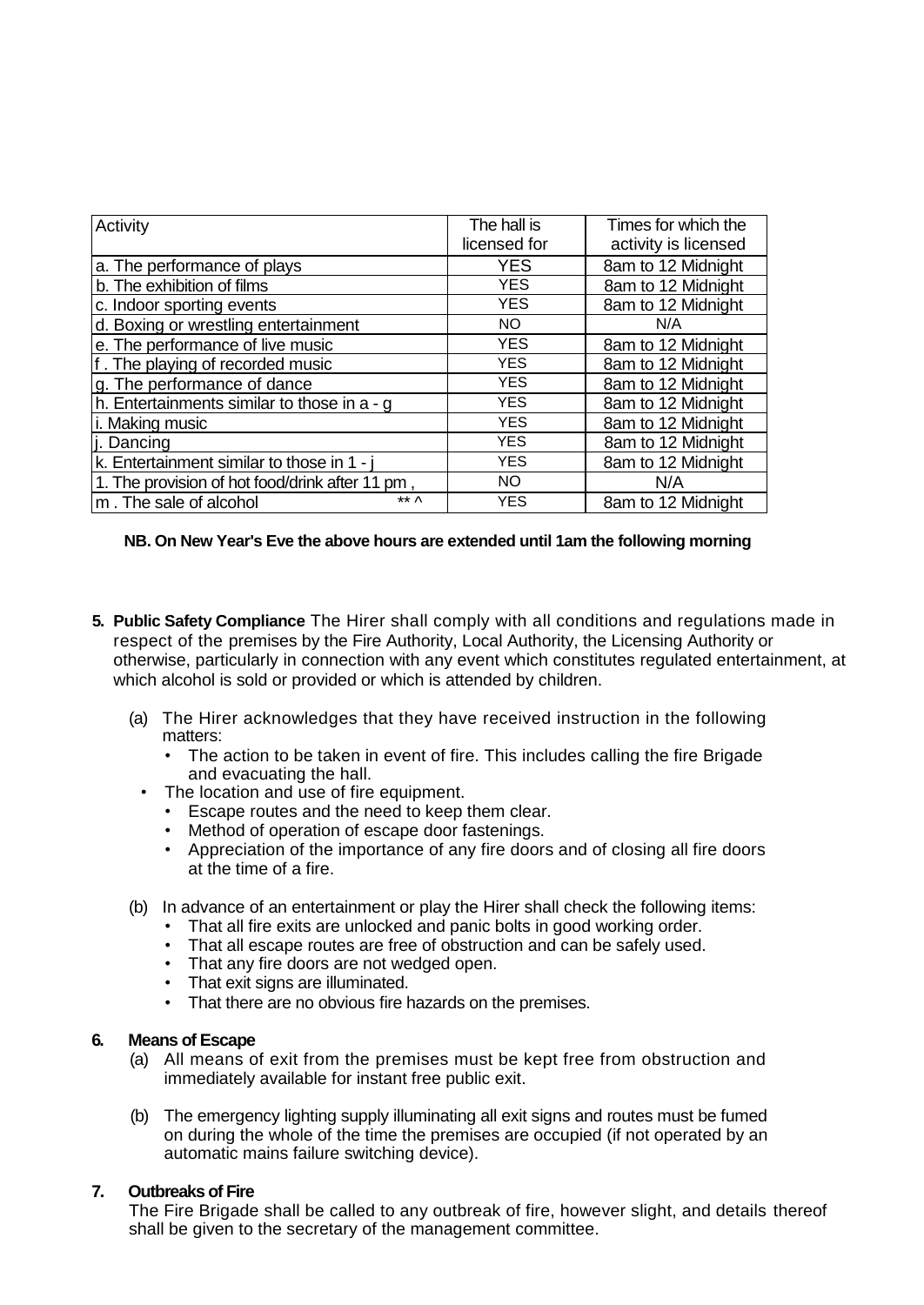# **8. Health and Hygiene**

The Hirer shall, if preparing, serving or selling food, observe all relevant food health and hygiene legislation and regulations. In particular dairy products, vegetables and meat on the premises must be refrigerated and stored in compliance with the Food Temperature Regulations. The premises are provided with a refrigerator and thermometer.

# **9. Electrical Appliance Safety**

The Hirer shall ensure that any electrical appliances brought by them to the premises and used there shall be safe, in good working order, and used in a safe manner in accordance with the Electricity at Work Regulations 1989. Where a residual circuit breaker is provided the hirer **must**  make use of it in the interests of public safety.

# **10. Indemnity**

(a) The Hirer shall indemnify and keep indemnified each member of the Village Hall management committee and the Village Hall's employees, volunteers, agents and invitees against |a) the cost of repair of any damage done to any part of the premises including the curtilage thereof or the contents of the premises (b) all claims, losses, damages and costs in respect of damage or loss of property or injury to persons arising as a result of the use of the premises (including the storage of equipment) by the Hirer, and (c) all claims, losses, damages and costs suffered or

incurred as a result of any nuisance caused to a third party as a result of the use of the premises by the Hirer.

(b) The Hirer shall take out adequate insurance to insure the Hirer and members of the Hirer's organisation and invitees against the Hirer's liability under paragraph 10(a) and all claims arising as a result of the hire and on demand shall produce the policy and current receipt or other evidence of cover to the Hall Secretary. Failure to produce such policy and evidence of cover will render the hiring void and enable the Hall Secretary to rehire the premises to another hirer.

The Village Hall is insured against any claims arising out of its **own** negligence.

#### **11. Accidents and Dangerous Occurrences**

The Hirer must report all accidents involving injury to the public to a member of the Village Hall management committee **as soon as possible** and complete the relevant section in the Village Hall's accident book. Any failure or malfunction of equipment or-electrical sockets belonging to the Village Hall or brought in by the Hirer must also be reported **as soon as possible.** Certain types of accident or injury must be reported on a special form to the local authority. The Hall Secretary will give assistance in completing this form. This is in accordance with the Reporting of Injuries, Diseases and Dangerous Occurrences Regulations 1995 (R1DDOR). A First Aid Kit and Accident Book are located in the Kitchen.

#### **12. Explosives and Flammable Substances**

The hirer shall ensure that:

- (a) Highly flammable substances are not brought into, or used in any part of the premises
- (b) No internal decorations of a combustible nature (e.g. polystyrene, cotton wool) shall be erected without the consent of the management committee. No decorations are to be put up near light fittings or heaters.
- (c) Use of fireworks is not allowed.

# **13. Heating**

The Hirer shall ensure that no unauthorised heating appliances shall be used on the premises when open to the public without the consent of the management committee. Portable Liquefied Propane Gas (LPG) heating appliances shall not be used.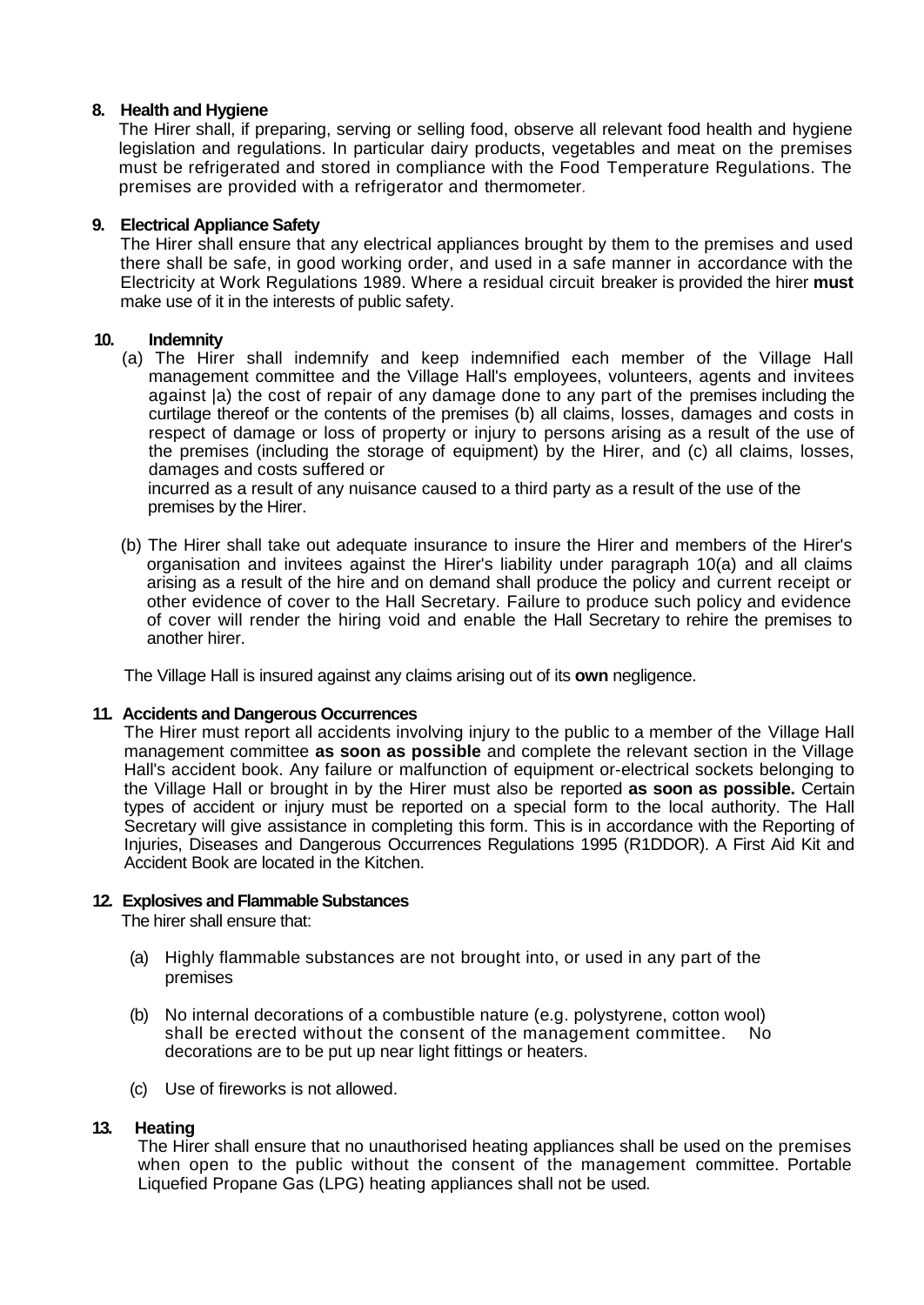# **14. Drunk and Disorderly Behaviour and Supply off Illegal Drugs**

The Hirer shall ensure that in order to avoid disturbing neighbours to the hall and avoid violent or criminal behaviour, care shall be taken to avoid excessive consumption of alcohol. Drunk and disorderly behaviour shall not be permitted either on the premises or in its immediate vicinity. Alcohol shall not be served to any person suspected of being drunk nor to any person suspected of being under the age of 18. Any person suspected of being drunk, under the influence of drugs or who is behaving in a violent or disorderly way shall be asked to leave the premises. No illegal drugs may be brought onto the premises.

#### **15. Animals**

The Hirer shall ensure that no animals (including birds) except guide dogs are brought into the premises, other than for a special event agreed to by the Village Hall. No animals whatsoever are to enter the kitchen at any time.

# **16. Compliance with The Children Act 1989**

The Hirer shall ensure that any activities for children under eight years of age comply with the provisions of The Children Act of 1989 and that only fit and proper persons who have passed the appropriate Criminal Records Bureau checks have access to the children (checks may also apply where children over eight and vulnerable adults are taking part in activities). The Hirer shall provide the Village Hail committee with a copy of their Child Protection Policy on request.

# **17. Fly Posting**

The Hirer shall not carry out or permit fly posting or any other form of unauthorised advertisements for any event taking place at the premises, and shall indemnify and keep indemnified each member of the Village Hall's management committee accordingly against all actions, claims and proceedings arising from any breach of this condition. Failure to observe this condition may lead to prosecution by the local authority.

#### **18. Sale of Goods**

The Hirer shall, if selling goods on the premises, comply with Fair Trading Laws and any code of practice used in connection with such sales. In particular, the Hirer shall ensure that the total prices of all goods and services are prominently displayed, as shall be the organiser's name and address and that any discounts offered are based only on Manufacturers' Recommended Retail Prices. Further detail can be found in Village Hall Information Sheet 34.

# **19. Cancellation**

If the Hirer wishes to cancel the booking before the date of the event and the Village Hall is unable to conclude a replacement booking, the question of the payment or the repayment of the fee shall be at the discretion of the Village Hall. The Village Hall reserves the right to cancel this hiring by written notice to the Hirer in the event of:

- (a) the premises being required for use as a Polling Station for a Parliamentary or Local Government election or by-election
- (b) the Village Hall management committee reasonably considering that (i) such hiring will lead to a breach of licensing conditions, if applicable, or other legal or statutory requirements, or (ii) unlawful or unsuitable activities will take place at the premises as a result of this hiring
- (c) the premises becoming unfit for the use intended by the Hirer
- (d) an emergency requiring use of the premises as a shelter for the victims of flooding, snowstorm, fire, explosion or those at risk of these or similar disasters.

In any such case the Hirer shall be entitled to a refund of any deposit already paid, but the Village Hail shall not be liable to the Hirer for any resulting direct or indirect loss or damages whatsoever.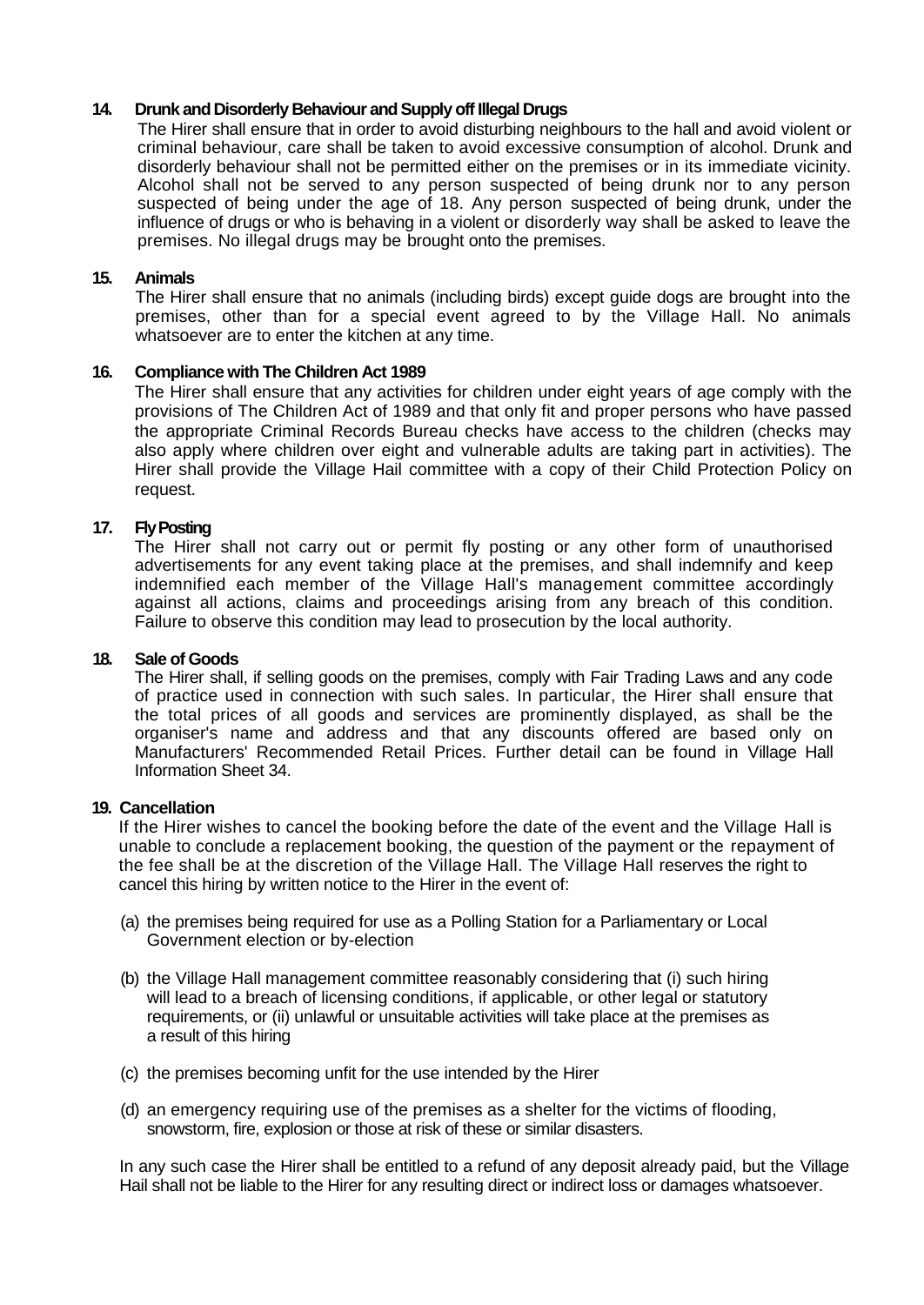# **20. End of Hire**

The Hirer shall be responsible for leaving the premises and surrounding area in a clean and tidy condition, properly locked and secured unless directed otherwise and any contents temporarily removed from their usual positions properly replaced, otherwise the Village Hall shall be at liberty to make an additional charge.

### **21. Rubbish**

# **Hirers must remove all rubbish, including foodstuffs, from the premises.**

# **21. Noise**

The Hirer shall ensure that the minimum of noise is made on arrival and departure, particularly late at night and early in the morning. The Hirer shall, if using sound amplification equipment, make use of any noise limitation device provided at the premises and comply with any other licensing condition for the premises.

# **22. Stored Equipment**

The Village Hall accepts no responsibility for any stored equipment or other property brought on to or left at the premises, and all liability for loss or damage is hereby excluded. All equipment and other property (other than stored equipment) must be removed at the end of each hiring or fees will be charged for each day or part of a day at the hire fee per hiring until the same is removed.

The Village Hall may, in its discretion in any of the following circumstances, namely-

- (a) in respect of stored equipment, failure by the Hirer either to pay any storage charges due and payable or to remove the same within 7 days after the agreed storage period has ended
- (b) in respect of any other property brought on to the premises for the purposes of the hiring, failure by the Hirer to remove the same within 7 days after the hiring dispose of any such items by sale or otherwise on such terms and conditions as it thinks fit, and charge the Hirer any costs incurred in storing and selling or otherwise disposing of the same.

#### **23. No Alterations**

`No alterations or additions may be made to the premises nor may any fixtures be installed or placards, decorations or other articles be attached in any way to any part of the premises without the prior written approval of the Hall Secretary. Any alteration, fixture or fitting or attachment so approved shall at the discretion of the Village Hall remain in the premises at the end of the hiring. It will become the property of the Village Hall unless removed by the hirer who must make good to the satisfaction of the hall or, if any damage caused to the premises by such removal.

#### **24. No Rights**

The Hiring Agreement constitutes permission only to use the premises and confers no tenancy or other right of occupation on the Hirer.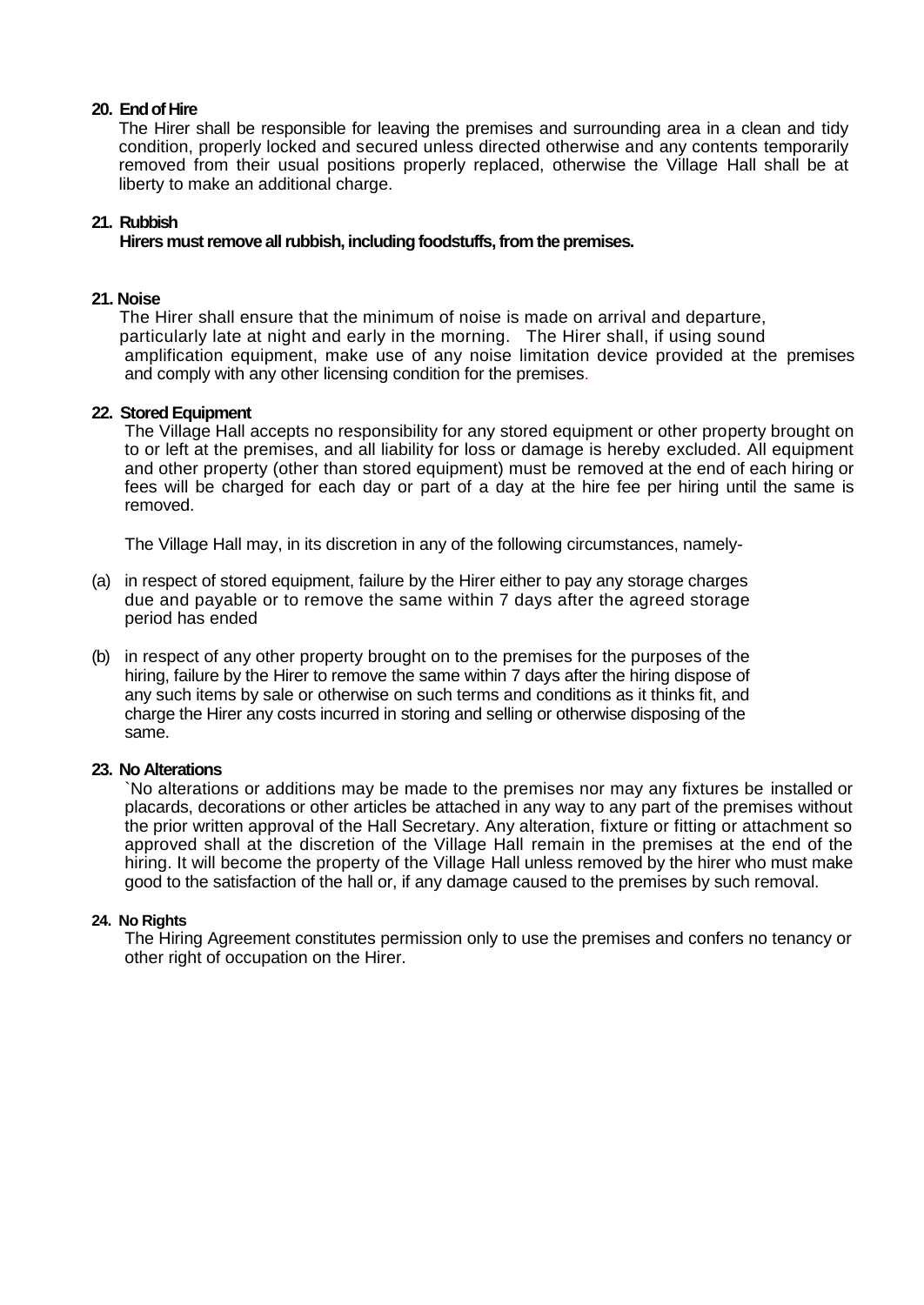# **Williams Hal! Stoke St Gregory Fire Risk Assessment Appendix 3**

# **FIRE NOTICES FOR HIRERS**

The following is an extract from the "notices to hirers" which all hirers sign as having read and accepted.

# **Fire Precautions**

- There is no telephone in the hall. Hirers must ensure that they have an operational mobile phone by which they can contact the emergency services.
- The post code and OS grid reference of the hall are: TA3 6HA and ST 348 274
- No smoking is permitted in any part of the hall.
- Any electrical equipment brought into the hall must be in good working order and have been checked by a competent person.
- Teenagers 18 and under are not allowed to be in the hall unless in the presence of the required number off responsible adults.
- All rubbish and refuse must be removed by hirers on vacating the hall after an event.
- Barbecues must have prior explicit permission and must not be positioned within 5 metres of the building.
- Use of any naked flame (eg candles) must have prior explicit permission, and then only in solid non flammable containers.
- We do not allow any Fireworks inside or outside the building.
- No soft furnishings or decorations are permitted near the heaters and light fittings.
- regular and occasional hirers must ensure that everyone in the hall is aware of the location of the
- emergency exits, fire extinguishers and procedures to be followed in an emergency. An "announcement" suitable for use at the outset of an event or meeting is at the end of this notice.
- All doors and windows are to be kept in the closed position unless otherwise required for ventilation or access.
- No furniture or other obstacle is to be positioned so as to obstruct any doorway.
- Users are to record numbers attending, to be checked hi the event of emergency evacuation.

# Additional notes for Workmen & Contractors:

- •All employees and sub-contractors are to be briefed on their fire risk responsibilities and requirements.
- Flammable materials are not to be stored in the hall overnight unless positively agreed by the caretaker or other hall key-holder.
- All rubbish and refuse must be removed at the end of each working day.

# Additional notes for regular user groups: